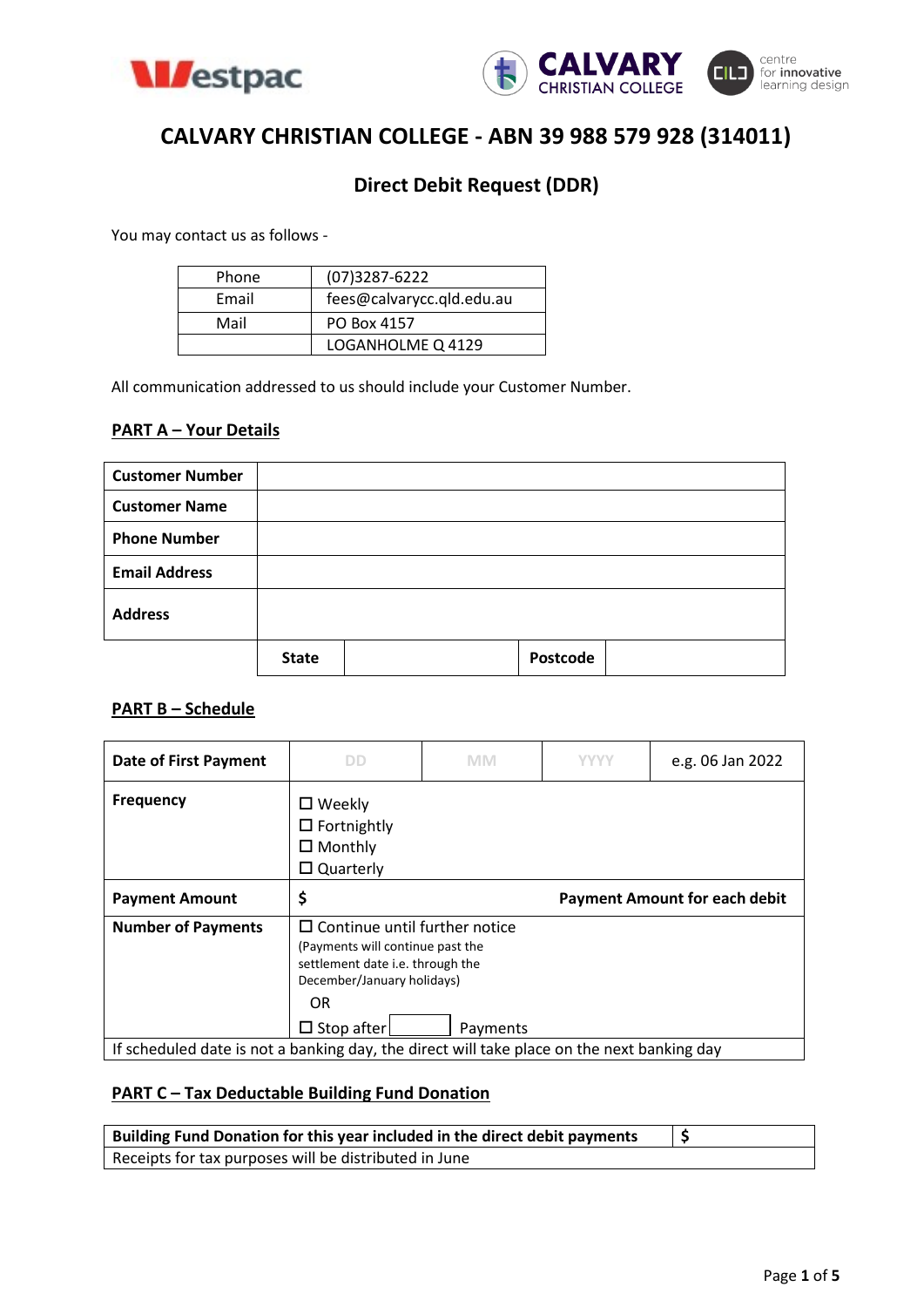

❏ I/We request and authorise CALVARY CHRISTIAN COLLEGE - ABN 39 988 579 928 (314011) to arrange, through its own financial institution, a debit to your nominated account any amount CALVARY CHRISTIAN COLLEGE - ABN 39 988 579 928 (314011), has deemed payable by you. This debit or charge will be made through the Bulk Electronic Clearing System (BECS) from your account held at the financial institution you have nominated below and will be subject to the terms and conditions of the Direct Debit Request Service Agreement.

| <b>Financial Institution</b> |  |
|------------------------------|--|
| <b>Branch</b>                |  |
| <b>Account Name</b>          |  |
| <b>BSB</b>                   |  |
| <b>Account Number</b>        |  |

I/We request and authorise Acknowledgement. By signing and/or providing us with a valid instruction in respect to your Direct Debit Request, you have understood and agreed to the terms and conditions governing the debit arrangements between you and CALVARY CHRISTIAN COLLEGE ABN 39 988 579 928 as set out in this Request and in your Direct Debit Request Service Agreement.

Signature Date:

Signature Date:

If debiting from a joint bank account, both signatures are required.

**OR**

❏ I request you CALVARY CHRISTIAN COLLEGE - ABN 39 988 579 928 to arrange for funds to be debited from my nominated credit card according to the schedule specified above and attached Direct Debit Service Agreement.

| Credit Card Number:     |   | Due to privacy. Please provide only the last 4 digits of your card.<br>The College will phone you to obtain the remaining numbers. |  |  |  |  |       |  |  |  |
|-------------------------|---|------------------------------------------------------------------------------------------------------------------------------------|--|--|--|--|-------|--|--|--|
| <b>Expiry Date</b>      | M |                                                                                                                                    |  |  |  |  |       |  |  |  |
| <b>Cardholder Name:</b> |   |                                                                                                                                    |  |  |  |  |       |  |  |  |
| Signature:              |   |                                                                                                                                    |  |  |  |  | Date: |  |  |  |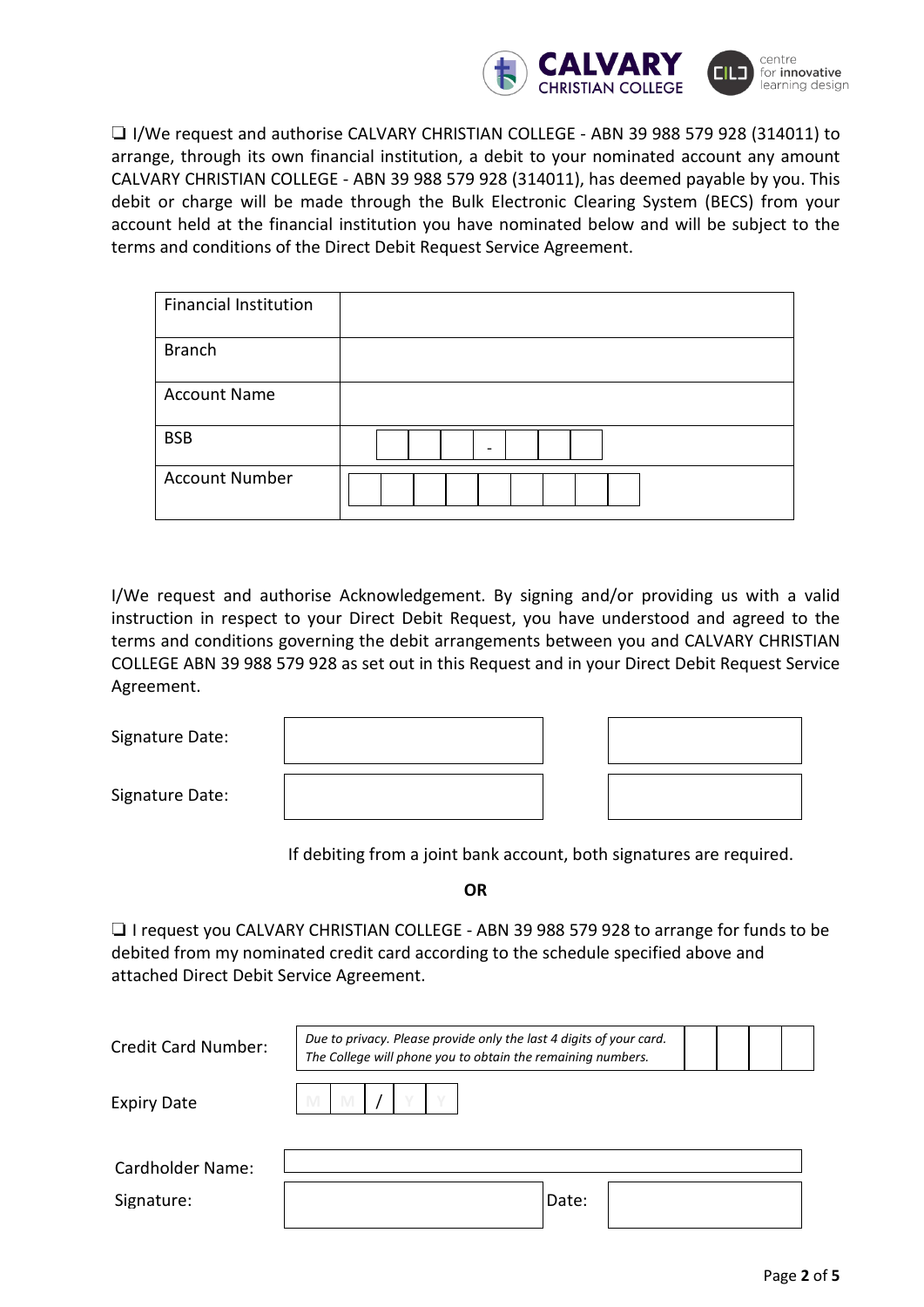

#### centre for innovative learning design

#### **Completed Application**

Return your completed application by mail to -

Mail: PO Box 4157 LOGANHOLME QLD 4129

Or e-mail to [fees@calvarycc.qld.edu.au,](mailto:fees@calvarycc.qld.edu.au) Attention 'Parent Accounts'

#### **Customer Direct Debit Request (DDR) Service Agreement**

This is your Direct Debit Service Agreement with CALVARY CHRISTIAN COLLEGE - ABN 39 988 579 928 (314011) 39 988 579 928. It explains what your obligations are when undertaking a Direct Debit arrangement with us. It also details what our obligations are to you as your Direct Debit provider.

Please keep this agreement for future reference. It forms part of the terms and conditions of your Direct Debit Request (DDR) and should be read in conjunction with your DDR authorisation.

#### **How to Contact Us**

#### **Enquiries**

You can contact us directly or alternatively contact your financial institution. These should be made at least 7 working days prior to the next scheduled drawing date. You may contact us as follows:-

| Phone: | (07)3287-6222                                  |
|--------|------------------------------------------------|
| Email: | fees@calvarycc.gld.edu.au                      |
| Mail:  | PO Box 4157<br>LOGANHOLME, QLD, Australia 4129 |

All communication addressed to us should include your Customer Number (five digit account nr starting with 5).

#### **Definitions**

*account* means the account held at *your financial institution* from which *we* are authorised to arrange for funds to be debited.

*agreement* means this Direct Debit Request Service Agreement between *you* and *us*.

*banking day* means a day other than a Saturday or a Sunday or a public holiday listed throughout Australia.

*debit day* means the day that payment by *you* to *us* is due.

*debit payment* means a particular transaction where a debit is made.

*direct debit request* means the Direct Debit Request between *us* and *you*.

*us* or *we* means CALVARY CHRISTIAN COLLEGE - ABN 39 988 579 928, (314011)) *you* have authorised by requesting a *Direct Debit Request.*

*you* means the customer who has signed or authorised by other means the *Direct Debit Request*.

*your financial institution* means the financial institution nominated by *you* on the DDR at which the *account* is maintained.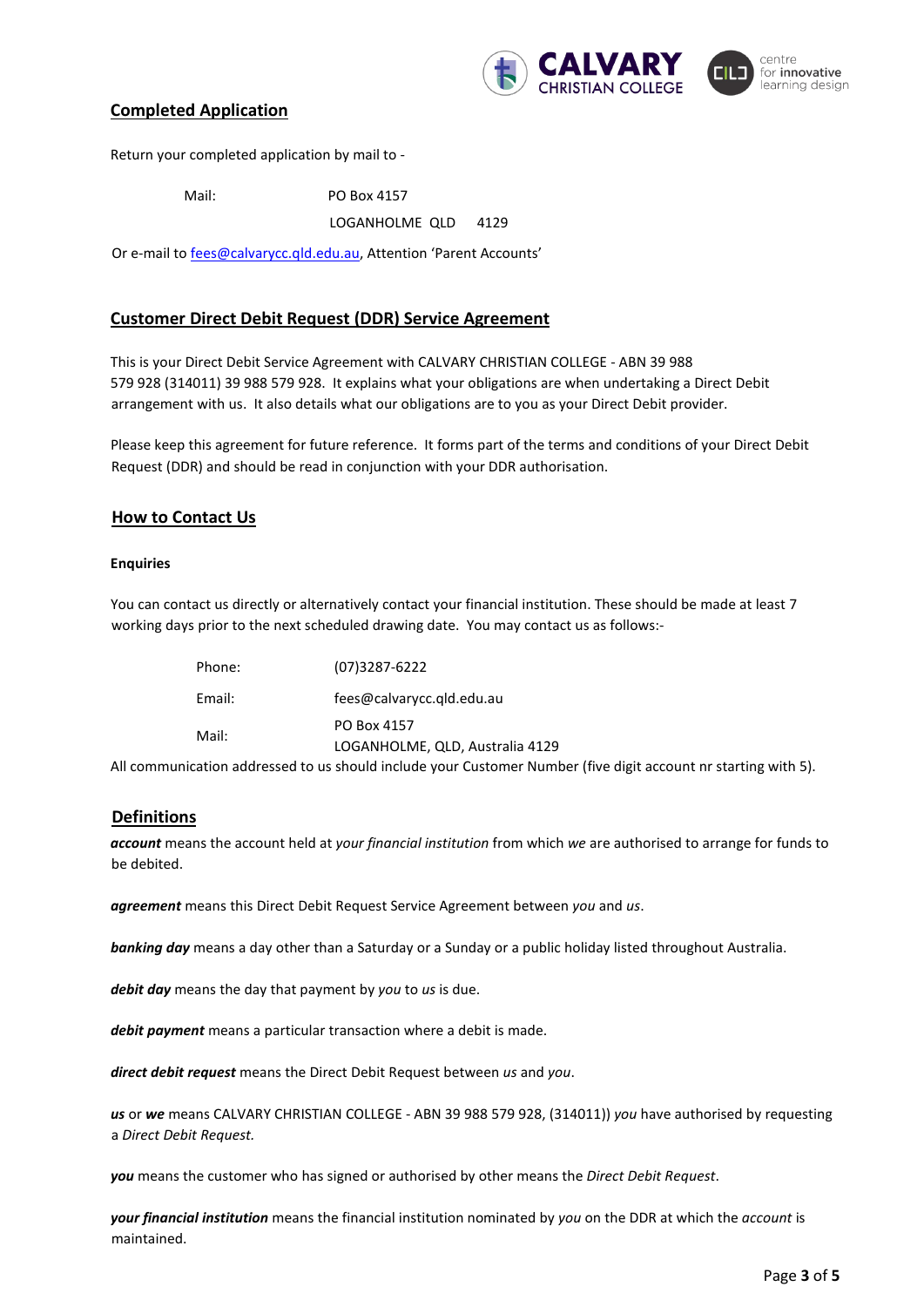

#### **Debiting your Account**

By signing a *Direct Debit Request* or by providing *us* with a valid instruction, *you* have authorised *us* to arrange for funds to be debited from your *account*. *You* should refer to the *Direct Debit Request* and this *agreement* for the terms of the arrangement between *us* and *you*.

*We* will only arrange for funds to be debited from *your account* as authorised in the *Direct Debit Request*.

**or**

We will only arrange for funds to be debited from *your account* if we have sent to the address nominated by *you* in the *Direct Debit Request*, a billing advice which specifies the amount payable by *you* to *us* and when it is due.

If the *debit day* falls on a day that is not a *banking day*, *we* may direct *your financial institution* to debit *your account* on the following *banking day*. If *you* are unsure about which day your *account* has or will be debited *you* should ask *your financial institution*.

#### **Amendments by us**

*We* may vary any details of this *agreement* or a *Direct Debit Request* at any time by giving *you* at least **fourteen (14) days** written notice.

#### **Amendments by you**

*You* may change, stop or defer a *debit payment*, or terminate this agreement by providing *us* with at least 7 days notification by writing to: PO Box 4157

LOGANHOLME, QLD, Australia 4129

**or**

by telephoning *us* on (07)32876222 during business hours;

#### **or**

arranging it through *your financial institution*, which is required to act promptly on your instructions.

#### **Your Obligations**

It is *your* responsibility to ensure that there are sufficient clear funds available in *your account* to allow a *debit payment* to be made in accordance with the *Direct Debit Request*. If there are insufficient clear funds in your account to meet a *debit payment*:

- *you* may be charged a fee and/or interest by *your financial institution*;
- *you* may also incur fees or charges imposed or incurred by *us*; and
- *you* must arrange for the *debit payment* to be made by another method or arrange for sufficient clear funds to be in *your account* by an agreed time so that *we* can process the *debit payment*.

*You* should check *your account* statement to verify that the amounts debited from *your account* are correct.